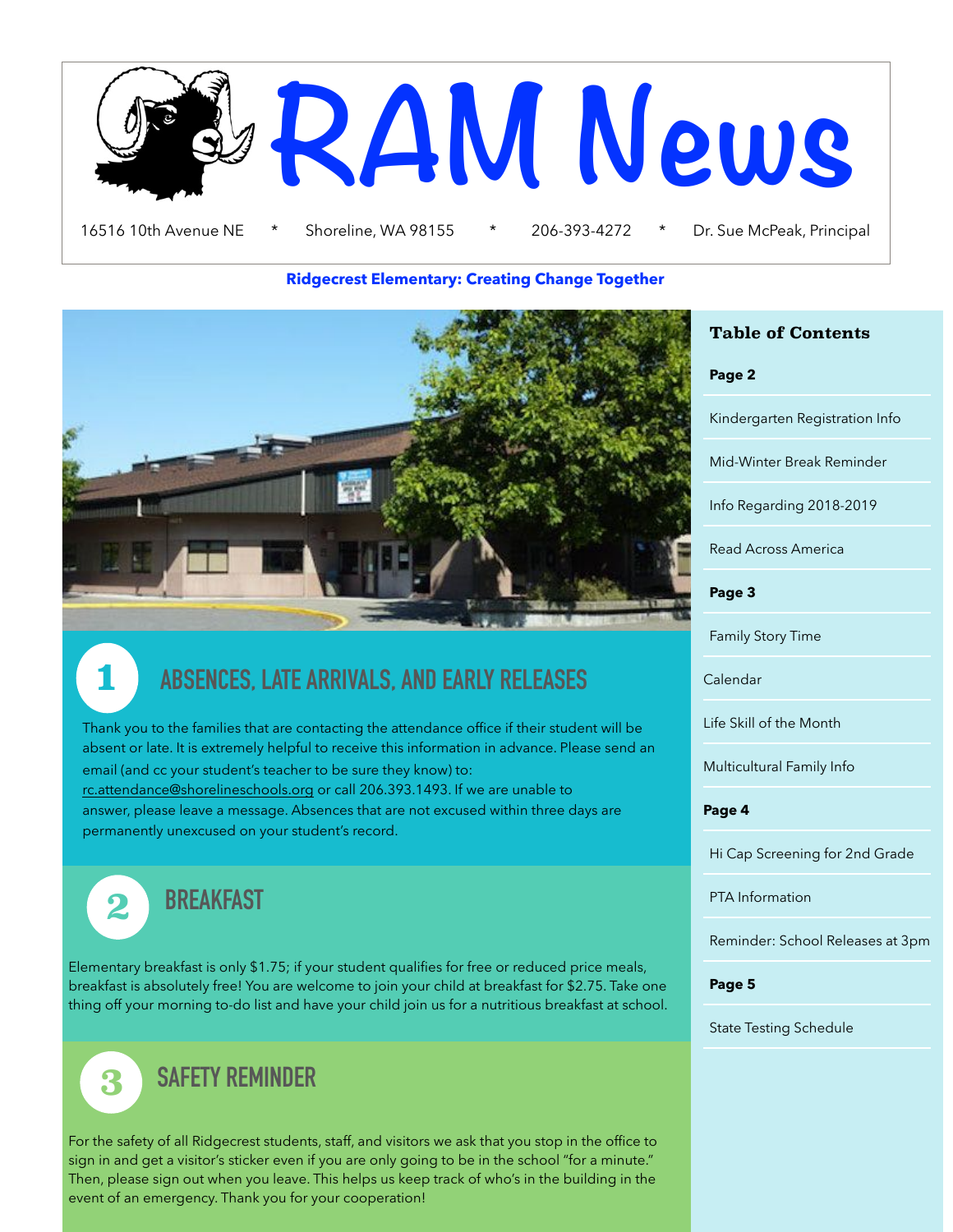#### Kindergarten Registration for the 2018-2019 School Year

 Kindergarten Registration for Shoreline residents with students starting Kindergarten in the fall of 2018 began on Friday, February 2nd at ALL Shoreline elementary schools. In order to attend kindergarten in the fall, a child must be 5 years old by August 31, 2018.

 To complete the registration process, parents should bring their child's birth certificate or passport, current immunizations, and valid proof of residency to the Ridgecrest office Monday through Friday between the hours of 8am and 3:30pm. Our office will be closed the week of March 19-23 for Mid-Winter Break.

#### **NOTE: The District is CLOSED to new K-6 students living outside of the Shoreline School District.**

 Please share this information with your neighbors and friends! We are very excited to welcome the **Class of 2031**!!

#### Don't Forget!! Next Week is Mid-Winter Break

 Don't forget that there will be NO SCHOOL all next week!! Monday, February 19 is Presidents Day and Tuesday-Friday, February 20-23 is Mid-Winter Break.

 School will reopen on Monday, February 26th. Enjoy your break!!



#### Important Information for the 2018-2019 School Year

 The first day of school for the 2018-2019 school year will be **WEDNESDAY, AUGUST 29, 2018 (***BEFORE* **Labor Day)**. Students who do not attend the first four days of the school year must be withdrawn and this makes it difficult for class placements. **Please plan your family vacations accordingly.**

 The last day of school for the 2018-2019 school year will be **June 14, 2019**.

### Help Us Celebrate Read Across America 2018



Read Across America

*Feb. 26th – March 2nd*

**Monday** – Fox in Socks Day Crazy Socks & Stripes Day! Wear crazy socks and stripes!



**Tuesday** – Cat in the Hat Day Wear your favorite hat!

**Wednesday** – Read My Shirt Day Wear a shirt with words on it (appropriate for school)

**Thursday** – Costume Day Dress as a book character

**Friday** - Pajama Day & D.E.A.R. (Drop Everything And Read)

> The Ridgecrest Read-A-Thon is Feb. 9th to March 2nd Who Reads?<br>We Read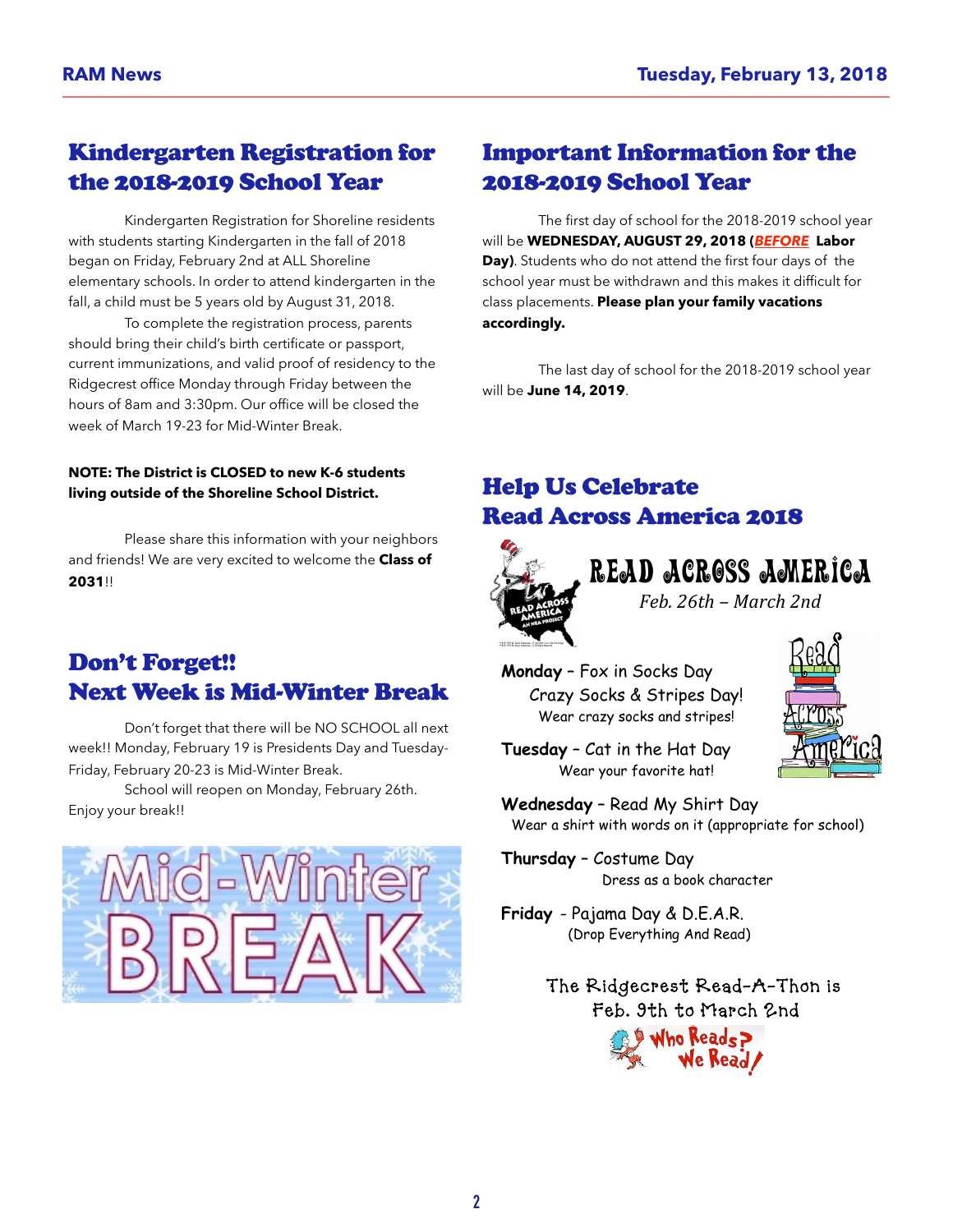**FEBRUARY**

**MARCH**

Calendar

#### Friday Family Story Time

#### **DID YOU KNOW?**

 Ridgecrest has a weekly story time for future Rams and their caregivers!

#### **Friday Family Story**

**Time** is every Friday 8:40-9:00 in the library. Join us with your child who is not yet in kindergarten.

 We are enjoying stories, and connecting families to each other and school.



else is feeling

#### Life Skill of the Month

The Life Skill for February: Kindness / Empathy How are you able to teach your child about this

**Empathy** 

Kindness is empathy in action!

How does<br>she feel?

is feeling or understanding what some

**Ballot is in before 8pm TONIGHT**

6-9 EARLY RELEASE @ 11:15 for Parent/Teacher

### **Election Day is TODAY Please be sure to vote!**

#### You are invited to a monthly Multicultural Family Breakfast Meeting

#### (Estás invitado a una reunión familiar de desayuno.)

**When** *(Cuando):* Friday,March 2, 2018, 8:40-9:40 am.

How can I help?

\*Special thanks to the Ridgecrest PTA and the Washington Alliance for Better Schools (WABS) for sponsoring our breakfast.

**What** *(qué)***:** Build relationships with families, share ideas and information about Ridgecrest and Shoreline programs that support your child's learning.

**Who** *(quien):* Families of students in the ELL program, bilingual/multilingual families, anyone who is interested. (Younger siblings are welcome to attend – there will be a story time 8:40-9:00AM).|

**Where** *(dónde)***:** Ridgecrest Room 104

We hope to see you there! *¡Esperamos verte ahí!* 

Sheryl Lundahl, ELL Teacher

*To help us with planning, please let us know if you are coming and if you need an interpreter: email [sheryl.lundahl@shorelineschools.org](mailto:sheryl.lundahl@shorelineschools.org) or [evangelina.vederoff@shorelineschools.org](mailto:evangelina.vederoff@shorelineschools.org)*



# **Make sure your**

 13 Election Day - Don't Forget to Vote! 14 DEADLINE to order Spirit Wear 3pm 19 No School HOLIDAY Presidents Day 20-23 No School MID-WINTER BREAK

27 Skate Night 6-8pm

1 PTA Parent Meeting 7-8pm 5 No School - Staff Work Day

 Conferences 16 Science Night 6-8pm 26 BINGO Night 6-8 pm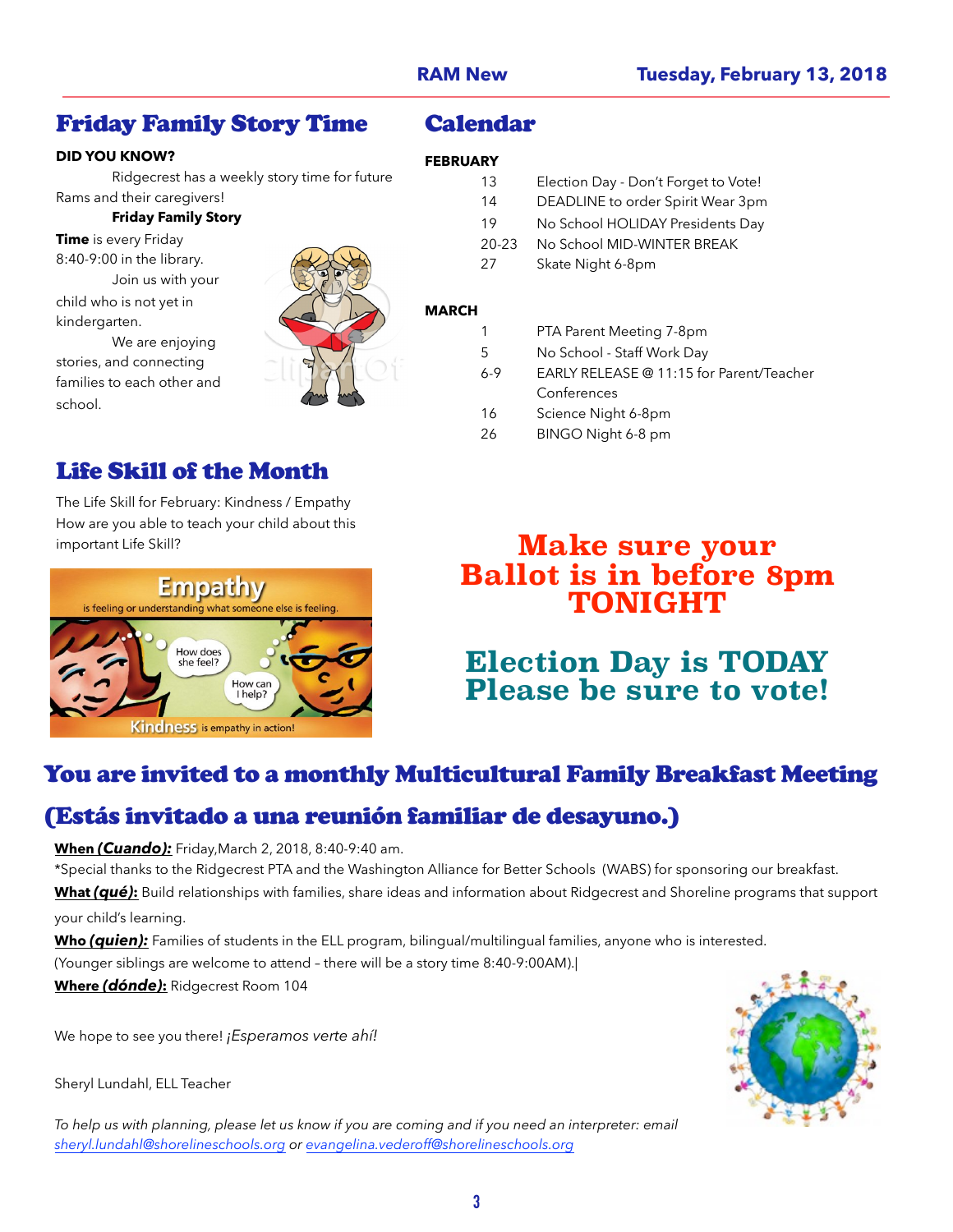#### ALL District Second Graders to be Screened for Hi Cap

#### **Spring Screening - 2nd grade Only**

#### **DEADLINE to Opt Out is February 16, 2018**

• Testing for all current Shoreline 2nd grade students with the CogAT Screening Form.

• Testing will occur during the school day in each 2nd grade class.

• *Opportunity to Opt Out*: If you **do not** want your 2nd grade child to participate in the screener, you will need to submit the [CogAT Screener Opt Out form](https://docs.google.com/document/d/17pA4CcmvIkJ9C2c-Ct5VJsyOS3U0qK_dhMFYoCSKXXY/edit?usp=sharing) to the Ridgecrest office by 3pm on Friday, February 16, 2018.

#### Reminder: After School

This is a reminder that school dismisses at 3:00. Unless a student is enrolled in aftercare or in an after school club or program, there is no one available to supervise them. Students need to be picked up promptly after dismissal. Students are **NOT** allowed to wait in the building for a sibling and are also not allowed on the playground after school without adult supervision.

If you have any questions, please contact the office by calling 206.393.4272. Thank you.

## PTA Information

#### **Newsletter**

Here is the link to the current PTA Newsletter. Please take a few minutes to read through the Newsletter as it contains a lot of important information:

[http://ridgecrestpta.org/Doc/Newsletters%202017/](http://ridgecrestpta.org/Doc/Newsletters%202017/RCPTA_Newsletter_JAN2018.pdf) [RCPTA\\_Newsletter\\_JAN2018.pdf](http://ridgecrestpta.org/Doc/Newsletters%202017/RCPTA_Newsletter_JAN2018.pdf)



#### 2018 Read-a-Thon Fundraiser

#### **Read - A - Thon Fundraiser 2O18 February 9th - March 2nd**

We are looking for classroom parent/grandparent/ guardian volunteers who would be willing to help with this great fundraiser. We are raising funds for field trips, school dances, art docent programs, science night, teacher and specialists grants and many other events. We also use this fundraiser to emphasize and inspire reading for all our Ridgecrest students.

 Being a parent volunteer is as simple as making copies one time, or counting minutes for a classroom [or two] once a week for the duration of the three week read-a-thon. The minutes counted would be hung up in the hall so the school can get competitive with their minutes read. After the read-a-thon ends, counting the pledges and communicating this information with the students is also a helpful time to volunteer.

 This activity is a great way to get involved with the PTA without too big of a commitment – please consider helping out with this wonderful activity!

 Please do call or email with any questions. If you're interested in volunteering, please send your contact info as soon as possible if you'd like to get involved. *Renee Calm* [rcalm@spu.edu](mailto:rcalm@spu.edu) 2O6-999-3889